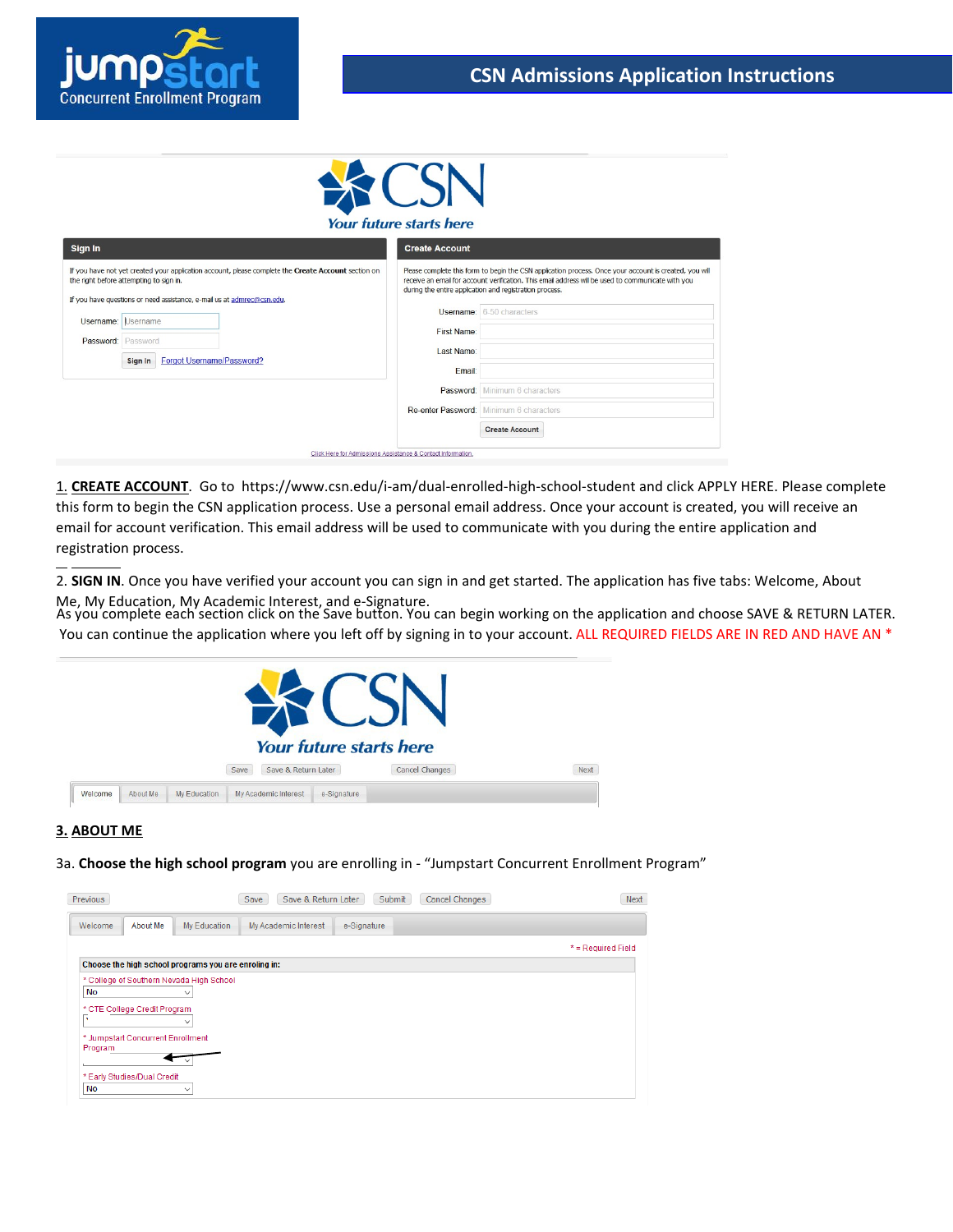

3b. **Anticipated Term & Year of Enrollment** – Select the semester you will begin taking Jumpstart Concurrent Enrollment courses Example: **FALL 2020**

| <b>Anticipated Term &amp; Year of Enrollment</b>                            |  |
|-----------------------------------------------------------------------------|--|
| Spring (January - May)<br>Summer (May - August)<br>Fall (August - December) |  |
| * Term                                                                      |  |

3c. **My Personal Information**. You must enter your full legal name, date of birth, and gender. Providing a social security number is OPTIONAL. A social security number is required for federal financial assistance, some scholarship and by the IRS for the 1098 tax credit.

3d. **My Contact Information.** Enter home address, phone number, and personal email. If you have a different mailing address from physical address (where you live) check the box and enter the mailing address. Use a personal email address that you can access after you graduate high school.

3e. **My Former Address.** Optional section.

3f. My **Parent or Guardian Education**. Optional section. Please choose the highest level of education completed by a parent or guardian.

3g. **My Race and Ethnicity.** Optional section.

3h. **Veteran Information**. Optional section

3i. **My Citizenship and Residency**. Providing your citizenship status is optional; however, your residency classification could be impacted. Answer if you currently live in Nevada and the date you began living in the State. If you were born in Nevada enter your birthdate.

| <b>My Citizenship and Residency</b>                      |                                                                                                                                                        |
|----------------------------------------------------------|--------------------------------------------------------------------------------------------------------------------------------------------------------|
|                                                          | Providing your citizenship status is optional; however, your residency classification could be impacted.                                               |
| Are you a U.S. citizen?<br>$\checkmark$                  |                                                                                                                                                        |
| * Do you currently live in Nevada?<br>Yes<br>$\check{ }$ |                                                                                                                                                        |
|                                                          | Notification of residency status will be included in your admissions letter. For additional residency information, please visit www.csn.edu/residency. |
| * Date you began living in Nevada.<br>[mm/dd/yyyy]       |                                                                                                                                                        |

## **4. MY EDUCATION**

| About Me<br>Welcome             | My Education | My Academic Interest        | e-Signature |                                                                                                                                                                                                                                                                                               |                      |
|---------------------------------|--------------|-----------------------------|-------------|-----------------------------------------------------------------------------------------------------------------------------------------------------------------------------------------------------------------------------------------------------------------------------------------------|----------------------|
|                                 |              |                             |             |                                                                                                                                                                                                                                                                                               | $*$ = Required Field |
| <b>My High School Education</b> |              |                             |             |                                                                                                                                                                                                                                                                                               |                      |
|                                 |              |                             |             | Graduation date and high school name are required for all applicants who have graduated from or are currently enrolled in high school. For applicants who<br>have or anticipate receiving a General Education Diploma or a Certificate of High School Equivalency, an issue date is required. |                      |
| * Please choose one:            |              |                             |             |                                                                                                                                                                                                                                                                                               |                      |
|                                 |              |                             |             |                                                                                                                                                                                                                                                                                               |                      |
| Junior                          |              |                             |             |                                                                                                                                                                                                                                                                                               |                      |
| Graduating Senior<br>Sophmore   |              |                             |             | iously attended or are currently attending a Nevada System of Higher Education (NSHE) institution, please provide the ID<br>bn in the space below. NSHE institutions include: CSN, GBC, NSC, TMCC, UNLV, UNR, WNC.                                                                            |                      |
|                                 |              |                             |             |                                                                                                                                                                                                                                                                                               |                      |
| Previous                        |              | Save & Return Later<br>Save |             | Cancel Changes                                                                                                                                                                                                                                                                                | Next                 |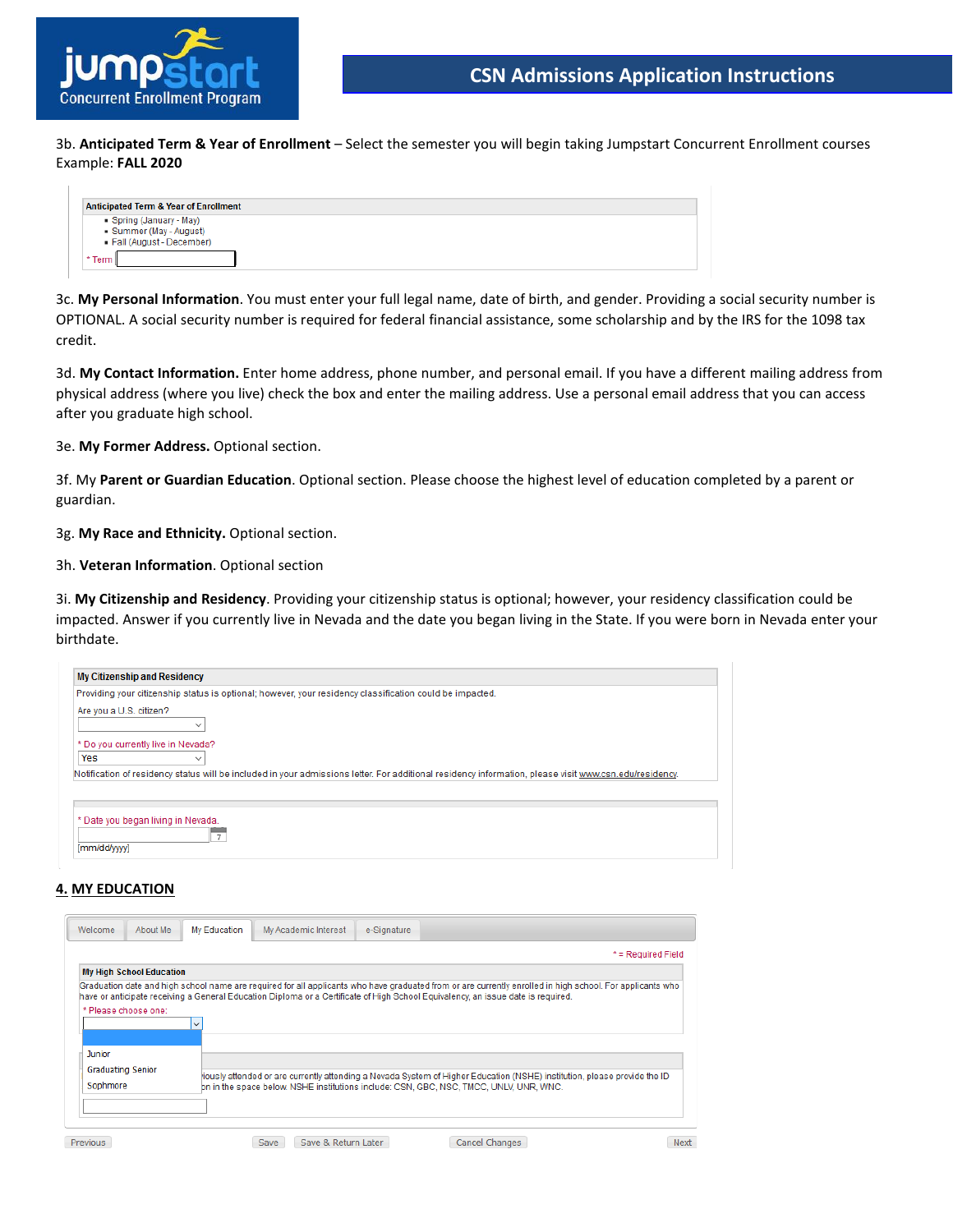

4a. **My High School Education**. Select if you are a Junior or Graduating Senior in high school. Please note: Sophomores are not eligible to apply for CTE College Credit until their junior year.

4b. **My High School Information**. Enter full name of high school and select from results.

| <b>My High School Information</b>                               |                          |  | <b>Remove Entry</b> |
|-----------------------------------------------------------------|--------------------------|--|---------------------|
| * Name of high school                                           | * Student High School ID |  |                     |
| ed clark                                                        |                          |  |                     |
| <b>Results</b>                                                  | wn HS                    |  |                     |
| Atlanta Area School for Thedea (Clarkston, GA, United States)   |                          |  |                     |
| Cedar Brook Academy (Clarksburg, MD, United States)             |                          |  |                     |
| Clark Advanced Learning Center (Stuart, FL, United States)      | ation.                   |  |                     |
| Clarkston Cmty Education Cntr (Independence, MI, United States) |                          |  |                     |
| Columbia Alternative Educ (Clarklake, MI, United States)        |                          |  |                     |
| Ed W Clark High School (Las Vegas, NV, United States)           |                          |  |                     |

Enter your high school ID number and date of expected graduation. Example: If you are a graduating senior – 06/2019. If you are a junior – 06/2020.

| <b>My High School Information</b>                                                                                 |                                                                                                   |                          | <b>Remove Entry</b> |  |  |
|-------------------------------------------------------------------------------------------------------------------|---------------------------------------------------------------------------------------------------|--------------------------|---------------------|--|--|
| * Name of high school                                                                                             |                                                                                                   | * Student High School ID |                     |  |  |
| Ed W Clark High School                                                                                            |                                                                                                   |                          |                     |  |  |
| Enter full high school name. If not listed, type 'Unknown HS' with State or Country. Ex. 'Unknown HS<br>Alabama'. |                                                                                                   |                          |                     |  |  |
| City                                                                                                              | <b>State</b>                                                                                      |                          |                     |  |  |
| Las Vegas                                                                                                         | <b>NV</b>                                                                                         |                          |                     |  |  |
|                                                                                                                   | These fields are populated by our system. If they are blank please continue with the application. |                          |                     |  |  |
| * Date of graduation/GED/HSE or expected graduation from high school: (MM/YYYY)<br>[mm/yyyy]                      |                                                                                                   |                          |                     |  |  |

4c. **NSHE ID**. If you have been accepted, previously attended or are currently attending a Nevada System of Higher Education (NSHE) institution, please provide the ID assigned to you by that institution in the space below. NSHE institutions include: CSN, GBC, NSC, TMCC, UNLV, UNR, WNC.

#### **5. MY ACADEMIC INTEREST**

5a. **My Education Objective**. CSN has 11 areas of study. Select the academic area you are interested in studying. Descriptions are provided. Also, indicate if you plan to attend CSN after high school graduation. Please note: Students are not required to attend CSN to earn college credit through CTE College Credit program.

|                                                                           | $*$ = Required Field |
|---------------------------------------------------------------------------|----------------------|
| <b>My Education Objective</b>                                             |                      |
| * Area of Study                                                           |                      |
| Art & Design*                                                             |                      |
| * Do you plan to attend CSN after high school graduation?<br>$\checkmark$ |                      |
| <b>Art &amp; Design</b><br>.<br>.                                         |                      |

Leads to careers in art, music, theatre, graphic and web design, photography, and videography and film.